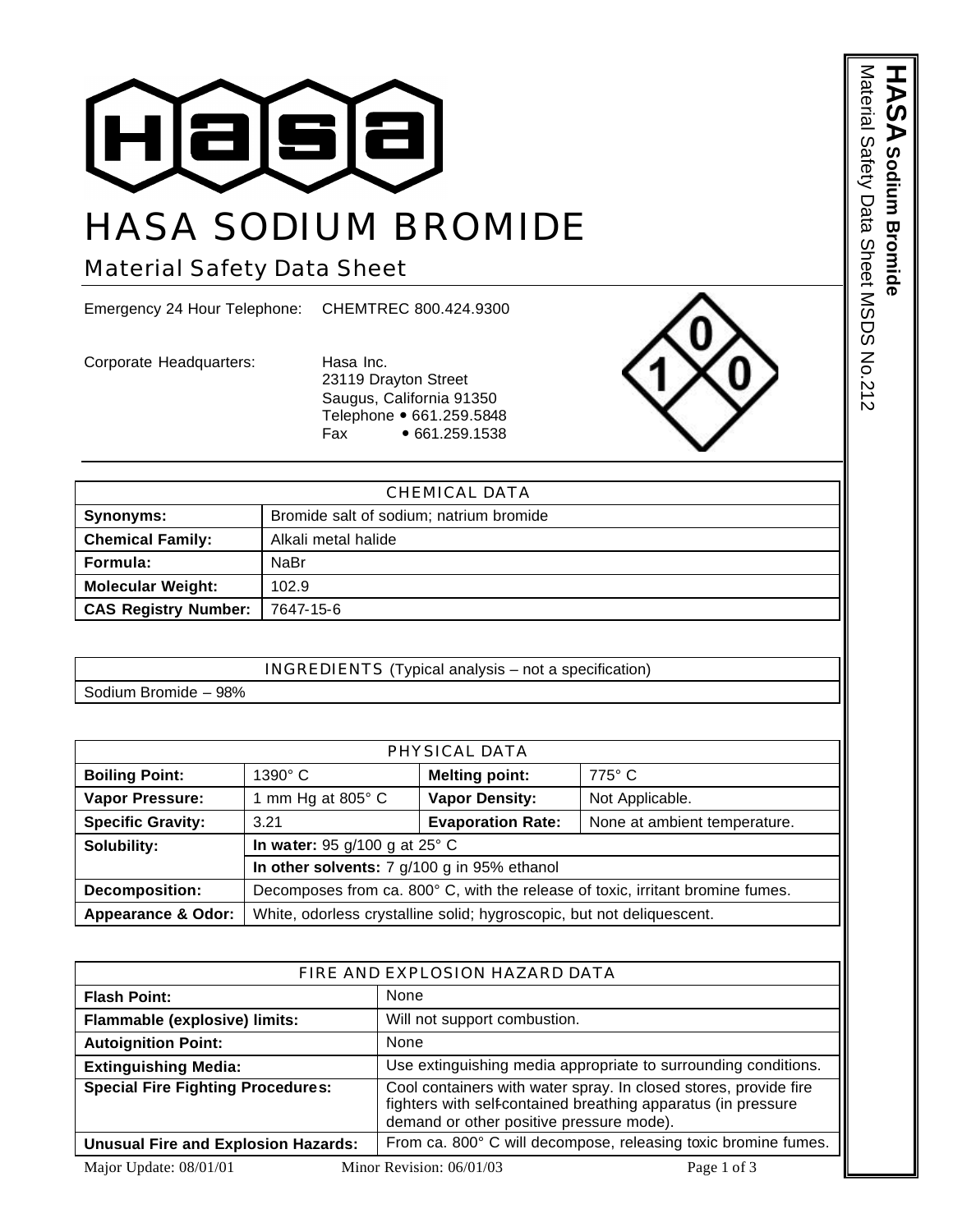| HEALTH HAZARD DATA     |                        |            |                                    |            |
|------------------------|------------------------|------------|------------------------------------|------------|
| <b>Toxicity:</b>       | $LD_{50}$ (Oral, Rat): | 4200 mg/kg | LD <sub>50</sub> (Dermal, Rabbit): | 2000 mg/kg |
| Threshold limit value: | Not established.       |            |                                    |            |

|                                                                               | <b>Effects of Overexposure:</b>                 |                                                                                |
|-------------------------------------------------------------------------------|-------------------------------------------------|--------------------------------------------------------------------------------|
| Acute:                                                                        | <b>Eye Contact:</b>                             | Mild, non-persistent, conjunctival irritation.                                 |
|                                                                               | <b>Skin Contact:</b>                            | Non-irritant to intact skin. Slight irritant, on prolonged contact, to abraded |
|                                                                               |                                                 | skin.                                                                          |
|                                                                               | None via intact skin<br><b>Skin Absorption:</b> |                                                                                |
| May produce depression, sedation and confusion. After prolonged<br>Ingestion: |                                                 |                                                                                |
|                                                                               |                                                 | exposure, may produce non-persistent acne-like skin rash.                      |
| <b>Chronic:</b>                                                               | Ingestion:                                      | Repeated ingestion may cause bromism, emaciation, depression, mental           |
|                                                                               |                                                 | deterioration, with acne-like skin rash.                                       |
| <b>Mutagenicity:</b>                                                          |                                                 | Not Mutagenic.                                                                 |

|                        | <b>Emergency and First Aid procedures:</b>                                                                                                                                                                           |
|------------------------|----------------------------------------------------------------------------------------------------------------------------------------------------------------------------------------------------------------------|
| Eye<br><b>Contact:</b> | Holding the eyelids apart, flush eyes promptly with copious flowing water for at least 15<br>minutes. Get medical attention if irritation persists.                                                                  |
| <b>Skin</b>            | Remove contaminated clothing. Wash skin thoroughly with mild soap and plenty of water for                                                                                                                            |
| <b>Contact:</b>        | at least 15 minutes. Wash clothing before re-use. Get medical attention if irritation occurs.                                                                                                                        |
| Inhalation:            | In case of dust inhalation or breathing fumes releases by NaBr at high temperatures, remove<br>person to fresh air. Keep him quiet and warm. Apply artificial respiration if necessary and get<br>medical attention. |
| Ingestion:             | If swallowed, give two glasses of water and induce vomiting. Get medical attention. DO NOT<br>INDUCE VOMITING or give liquids to an unconscious person.                                                              |

|                                   | REACTIVITY DATA                                |
|-----------------------------------|------------------------------------------------|
| <b>Stability:</b>                 | Stable under normal conditions.                |
| <b>Conditions to avoid:</b>       | Heating above 800° C                           |
| Incompatibility:                  | Will react violently with bromine trifluoride. |
| Hazardous decomposition products: | Will not occur.                                |

| SPILL OR LEAK PROCEDURES |                                                                                                       |  |  |
|--------------------------|-------------------------------------------------------------------------------------------------------|--|--|
| Steps to be taken in     | Use dust respirator, rubber gloves and protective goggles with side-shields.                          |  |  |
|                          |                                                                                                       |  |  |
|                          | Prevent dusting; shovel into intact packaging for possible re-use, or dilute with<br>case material is |  |  |
| released or spilled:     | water and drain to sewer with ample water.                                                            |  |  |
| <b>Waste Disposal</b>    | Put into a large vessel containing water and drain into sewer with ample water.                       |  |  |
| Method:                  |                                                                                                       |  |  |

|                                            | SPECIAL PROTECTION INFORMATION                                                                                                                          |                         |  |
|--------------------------------------------|---------------------------------------------------------------------------------------------------------------------------------------------------------|-------------------------|--|
| Ventilation<br><b>Requirements:</b>        | Ventilation must be sufficient to maintain dust below 10 mg/m <sup>3</sup> 8 hours TWA (the ACGIH<br>recommended Threshold Limit Value for total dust). |                         |  |
| <b>Protective</b>                          | Eyes:                                                                                                                                                   | Chemical safety goggles |  |
| Protective gloves<br>Gloves:<br>Equipment: |                                                                                                                                                         |                         |  |
| <b>Respirator:</b><br>Dust respirator      |                                                                                                                                                         |                         |  |
|                                            | Other protective equipment:<br>Body-covering clothes and boots.                                                                                         |                         |  |

Material Safety Data Sheet MSDS No.212 HASA Sodium Bromide Material Safety Data Sheet MSDS No.212 **Sodium Bromide**